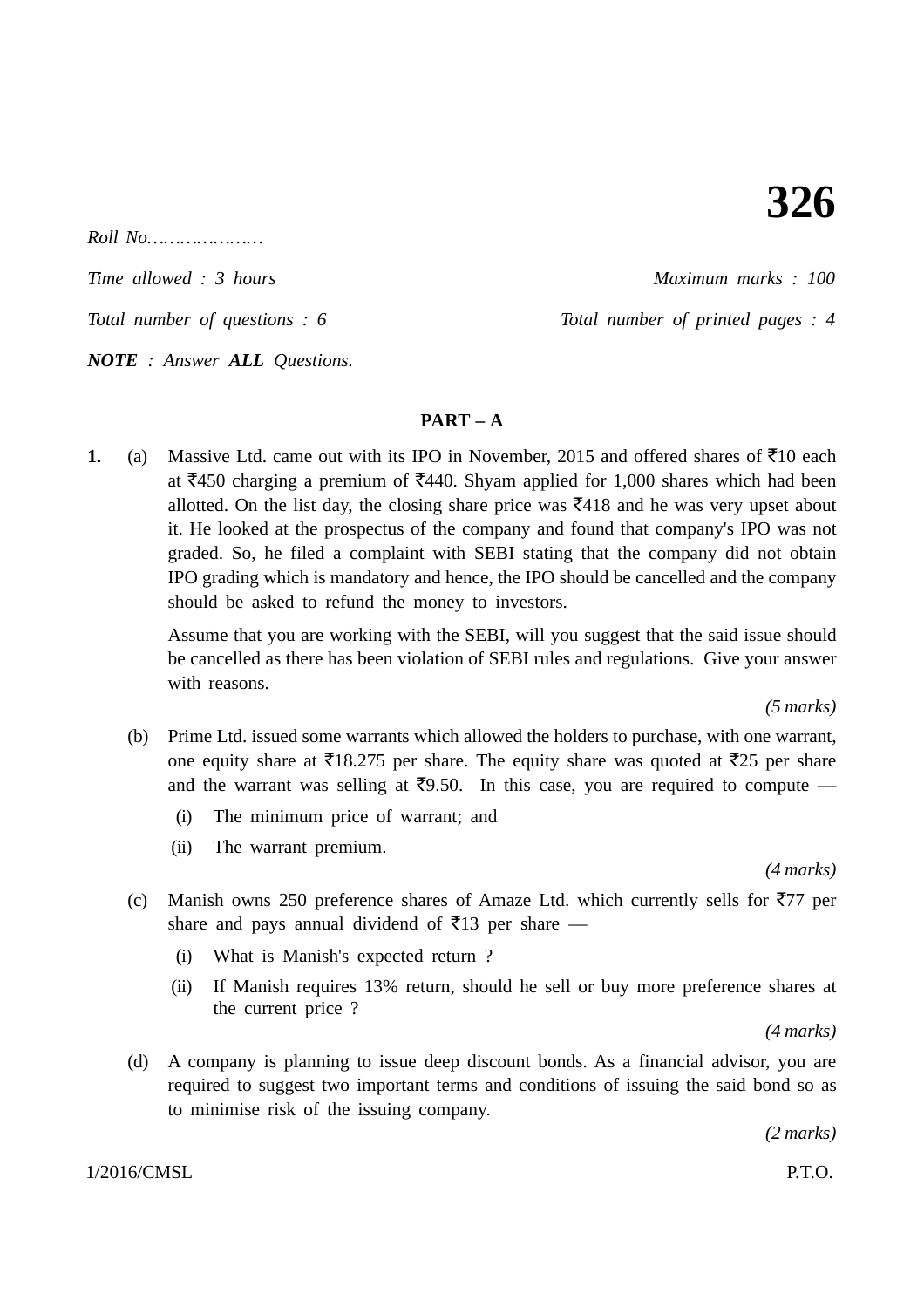: 2 :

# *Attempt all parts of either Q.No. 2 or Q.No. 2A*

**2.** (a) "Collective investment scheme (CIS) is a popular form of investment and it is accessible to all." In the light of this statement, explain the meaning and conditions for eligibility of CIS.

*(5 marks)*

(b) "Credit rating not only plays a significant role in investor protection but also benefits industry as a whole." Discuss.

*(5 marks)*

(c) "Basket trading system provides investors the facility of creating sensex linked portfolio and to create a linkage of market prices of the underlying securities." Elaborate the statement and discuss the essentials to participate in the system.

*(5 marks)*

#### *OR (Alternate question to Q.No. 2)*

**2A.** (i) "A well functioning securities market is conducive to sustained economic growth." Explain.

*(5 marks)*

(ii) "Merchant bankers are the key intermediary between the company and issue of capital." Comment.

*(5 marks)*

(iii) "Offering circular is a mirror through which the prospective investors can access vital information of the company in order to form their investment strategies." Explain the statement and list out the contents included in the offering circular.

*(5 marks)*

- **3.** (a) Comment on the following and support your answer with necessary reasons :
	- (i) The capital market and the stock exchange in particular are referred to as the barometer of the economy.
	- (ii) Investment in Indian depository receipts (IDRs) is an opportunity for the Indian investors to invest funds in foreign equity.
	- (iii) The market makers infuse liquidity in securities that are not frequently traded on stock exchanges.

*(4 marks each)*

(b) Explain briefly the demutualisation of stock exchanges.

 $1/2016/CMSL$  Contd ........

*(3 marks)*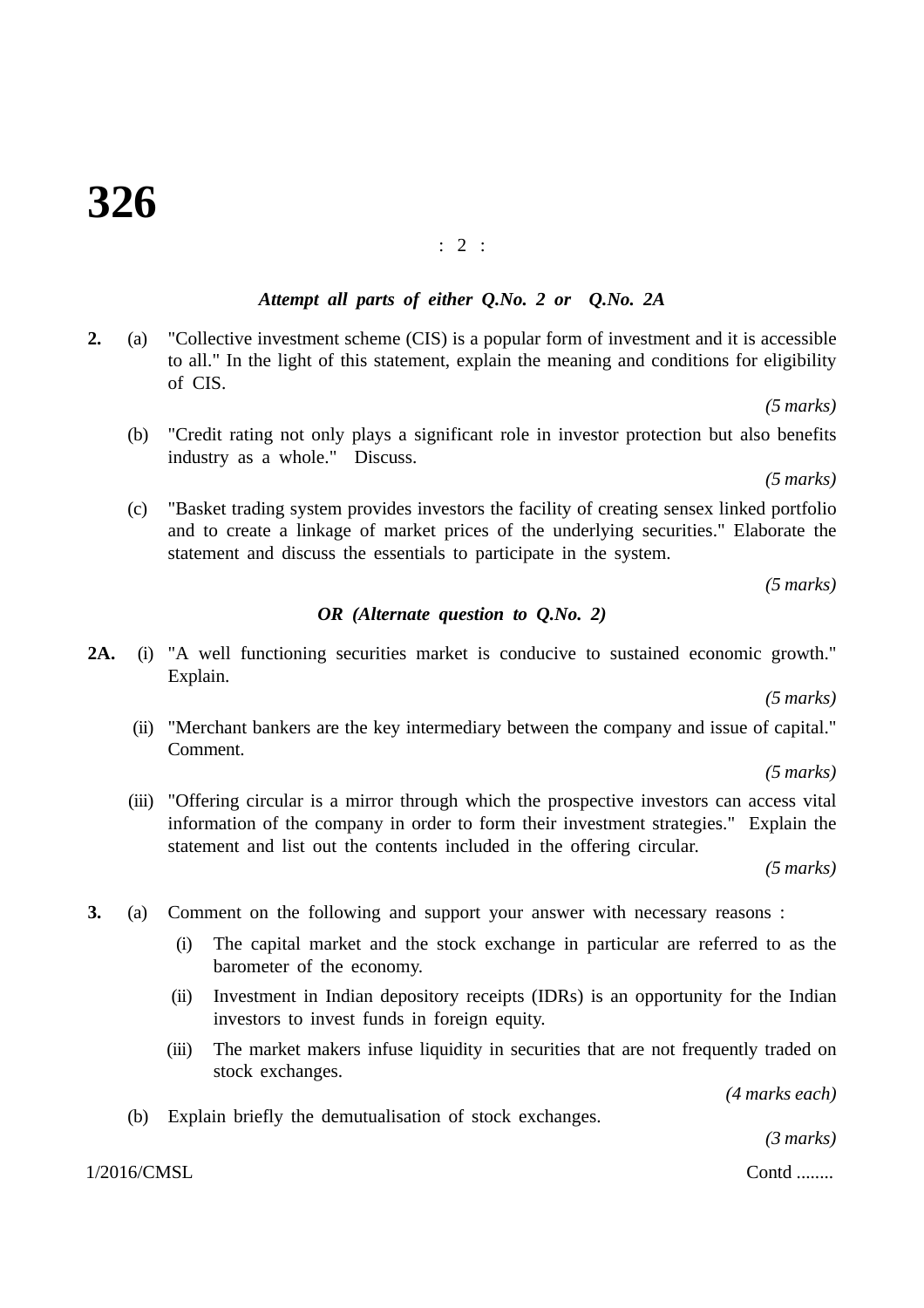: 3 :

- **4.** (a) Distinguish between the following :
	- (i) 'Initial margin' and 'maintenance margin'.
	- (ii) 'Pass through certificate' and 'participation certificate'.
	- (iii) 'Cash reserve ratio' and 'statutory liquidity ratio'.

*(2 marks each)*

(b) Briefly explain the advertisement code prescribed for mutual funds under the SEBI (Mutual Funds) Regulations, 1996.

*(9 marks)*

#### **PART – B**

**5.** (a) Discuss the functions and obligations of the 'know your client registration agency' in terms of the SEBI [KYC (Know Your Client) Registration Agency] Regulations, 2011.

*(6 marks)*

(b) What do you mean by Securities Appellate Tribunal (SAT) ? What is its composition ? As a Company Secretary, advise the aggrieved party about the appeal procedure and powers of SAT.

*(6 marks)*

- (c) What is 'price sensitive information' ? Which information is deemed to be price sensitive information ? State with reasons whether the following information is price sensitive :
	- (i) The CEO of a company died in an air-crash.
	- (ii) RBI has increased its statutory liquidity ratio (SLR) by 25 basis points.
	- (iii) The company is setting-up another plant in Gujarat.
	- (iv) The company is negotiating with a foreign company to sell its stake in Star Ltd.

*(8 marks)*

 $1/2016/\text{CMSL}$  P.T.O.